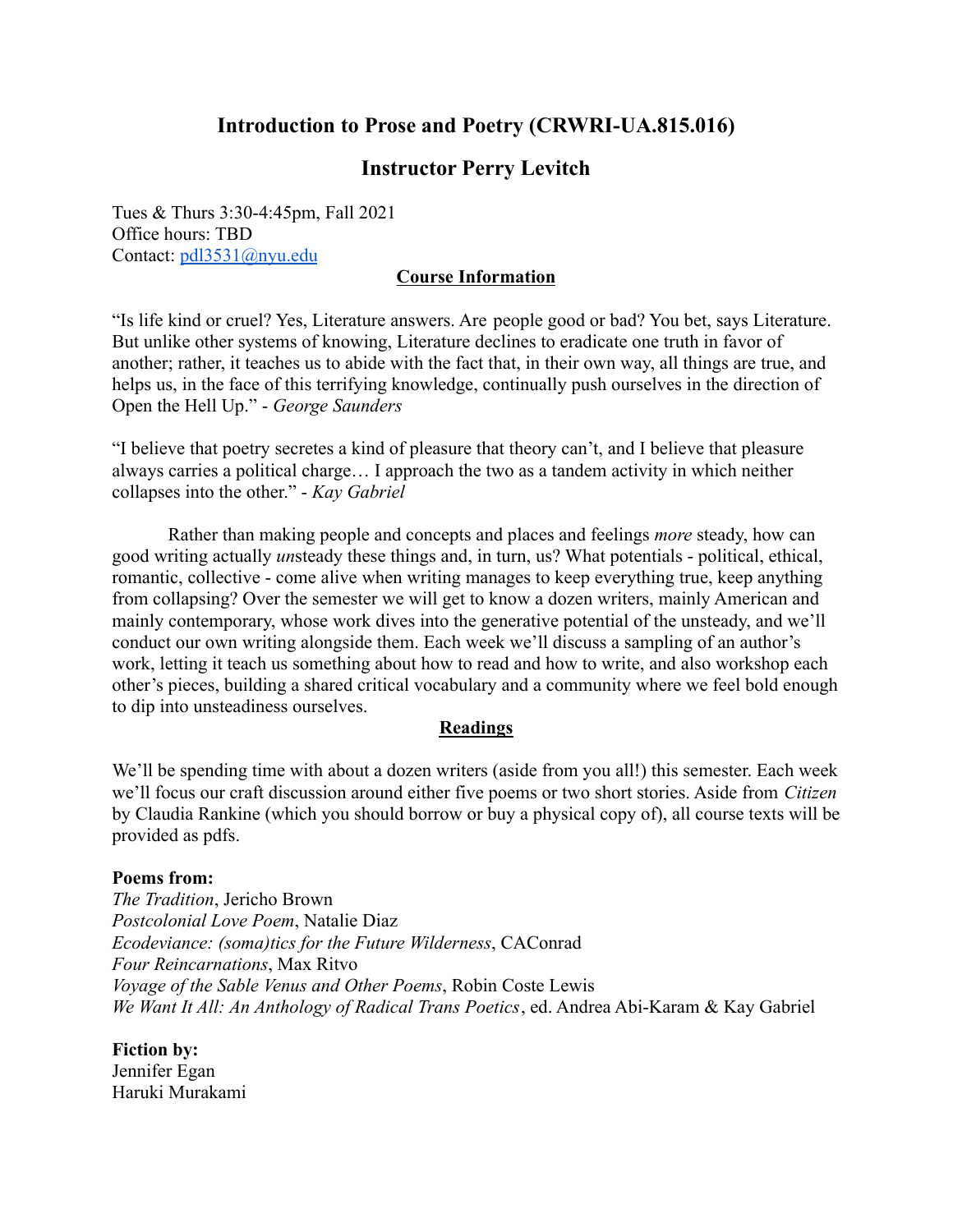Ottessa Moshfegh Jhumpa Lahiri Claudia Rankine George Saunders

## **Assignments**

### **Course Readings:** Weekly.

Aside from *Citizen*, I'll provide pdfs of all course readings; it'll be your responsibility to print them out and bring them to class. Each week you'll write a one-paragraph (6-8 sentence) response - your impressions, observations, questions, connections to other readings, or whatever else strikes you. Reading responses are due by email before Tuesday's class.

#### **Workshopping:** Weekly.

Four students' writing will be workshopped per week, two on Tuesday and two on Thursday. You'll have at least four total opportunities to be workshopped this semester. At least one piece must be poetry and at least one piece must be fiction; otherwise, your form is up to you. Your work can respond to the prompt for that week, or to any previous prompt. Workshop pieces are due to me by midnight Thursday before your workshop week.

Weeks you aren't being workshopped are just as important as weeks you are. Every student is expected to arrive having read each workshop piece - generously and attentively - and to bring written feedback on your classmates' work. (We'll talk together about what feedback can look like, don't worry.) I'll send out the workshop pieces and workshop schedule on Friday it's your job to print the packet, mark it up, and bring it to class. Digital copies of your feedback (as a scan and/or email) are due to me at the end of each workshop.

#### **Author Presentations:** Once.

Everyone will be responsible for presenting on one author over the course of the semester. The week we read your author, you'll start our Tuesday class with an 8-10 minute presentation. Feel free to include a brief biography and/or collection of a few things they've said about how or why they write, but the main focus should be on one of the pieces we read and what it can teach us, and then providing a few discussion questions to get us going. You don't have to write a reading response the week of your presentation. An outline of your presentation is due by the Thursday before the Tuesday you present.

#### **Final Portfolio and Whole-Collection Review:** End of semester.

You'll end the semester by submitting a final portfolio, which should include a cover page with a collection title and a table of contents, revised copies of all the pieces you've brought to workshop, and your whole-collection review (as described below). You can also include up to two additional pieces of writing from the semester that you feel proud of, if you'd like.

For the sake of time, our weekly readings are mostly going to be samplings from longer collections of poetry and short stories, but there's something invaluable about reading a book in its entirety - a fuller sense of an author's formal nimbleness, the experience of a collection's emotional trajectory, and so on. Please pick one book by an author from the syllabus to read all the way through. Then, you can either meet with me during office hours for an informal conversation about it and write a one-page review, or write a two-page review.

The final portfolio, including this review, is due by the end of the semester.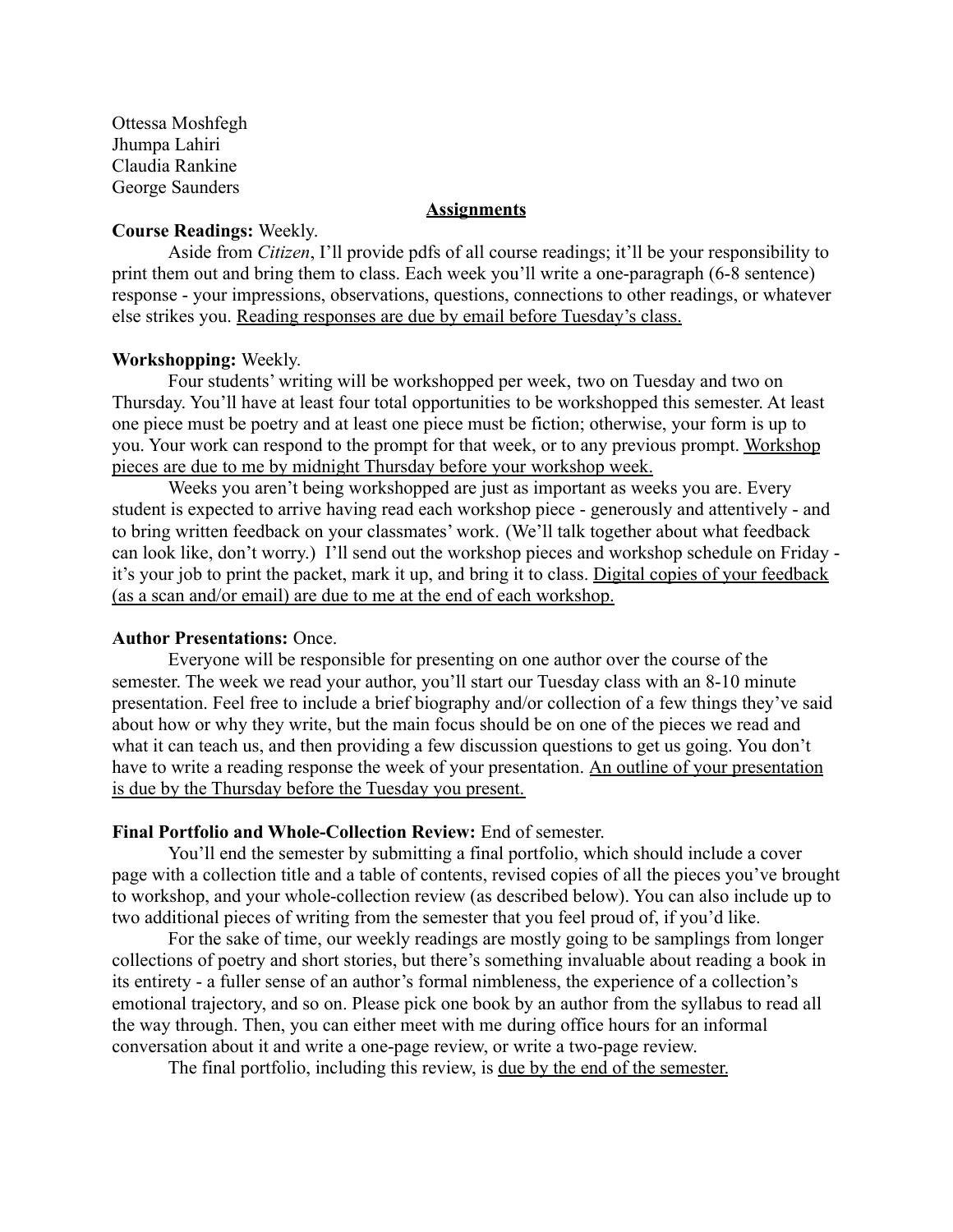### **Office Hour Conferences:** Twice.

Every student should meet with me one-on-one at least twice. Get feedback on a piece you aren't workshopping, or chat about how revisions are going, or ask for reading recommendations, or describe what you had for lunch in great detail. Meeting for the whole-collection review counts towards this requirement. Due by the end of the semester.

## **Live Reading Review:** Extra credit.

Since there are a million poetry and fiction readings happening in New York every week, it's a great idea to attend one if you have the time. I'll send out reminders about some that NYU hosts, but pick whatever you want. Write a one-page review/reflection on the reading you attend - how was it hearing work read aloud? What moved you? Were there terrible delays on the 1/2/3 trains and the reader showed up late? Extra credit, any time.

# **Policies and Procedures**

## **Grading Breakdown**

- 30% Attendance & participation
- 20% Workshop submissions & reading responses
- 20% Author presentation
- 20% Final portfolio, including whole-collection review
- 10% Completing two office hour conferences

## **Attendance**

Because attendance is vitally important to creating a workshop community, you have one absence a semester (excluding religious holidays or excused absences with documentation, like a doctor's note). Beyond that, your grade will drop by half a letter grade for each absence. Notify me of any anticipated absences as soon as possible. Two instances of being more than 15 minutes late will count as an absence. If in-class participation worries you, reach out to me and we can make arrangements.

## **Plagiarism**

Don't! There is a zero-tolerance plagiarism policy for both academic papers and creative work; all writing should be original and specifically for this class. Any instances of plagiarism will be reported to the department, without exception. If you're feeling stuck on an assignment, come talk to me.

## **Technology/Printing**

Personal copies of all readings, workshop packets, and written feedback should be printed out and brought to class. I know printing quotas exist, but this is a much cheaper alternative to having you buy 13 books for the semester! If the cost of printing poses a hardship, please reach out. Similarly, if you need to use a laptop for accommodation reasons, please reach out. Otherwise, no laptops unless you're presenting, and phones silenced and away.

## **Disability Disclosure Statement**

Academic accommodations are available to any student with a chronic, psychological, visual, mobility, learning disability, or who is deaf or hard of hearing. Students should please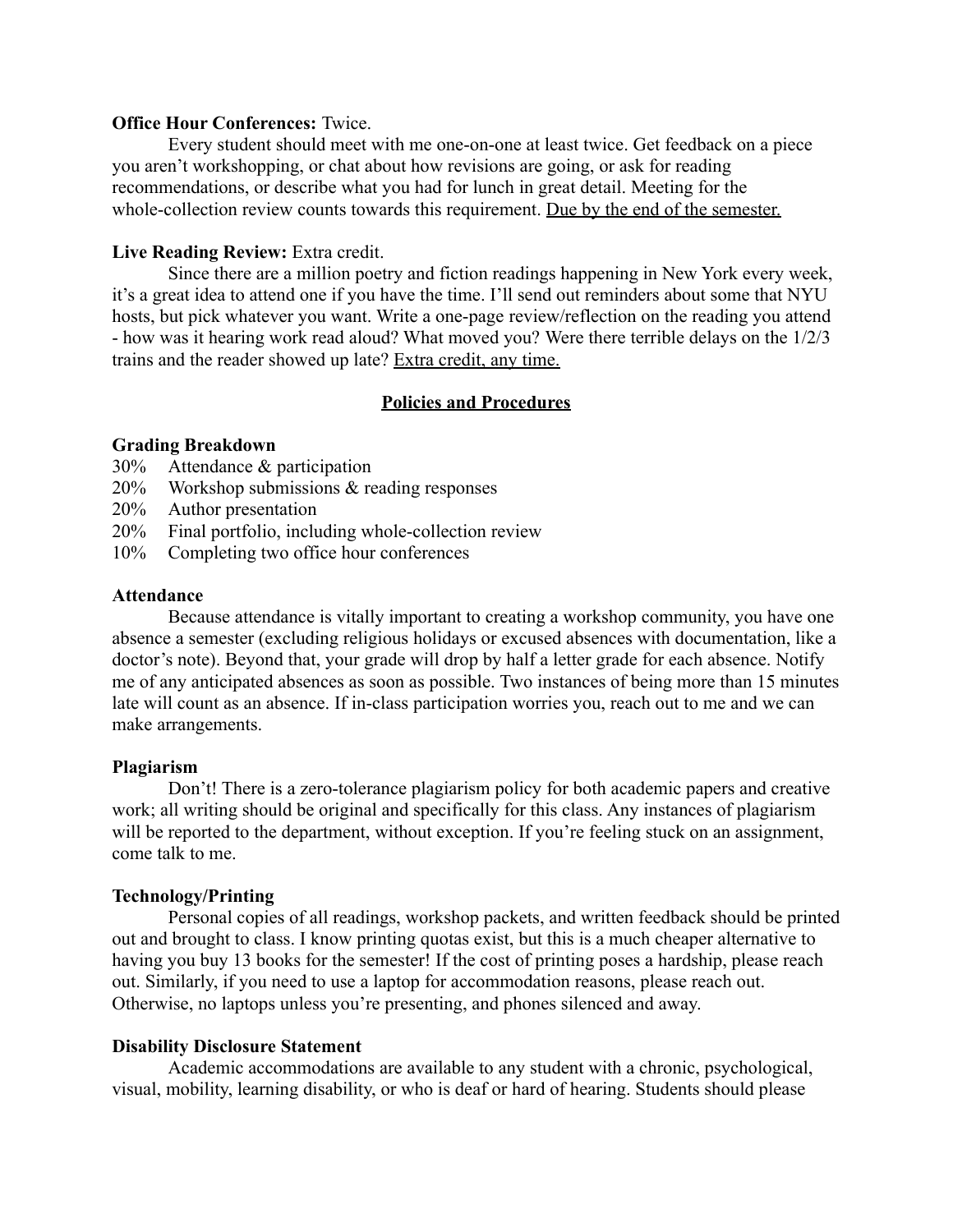register with the Moses Center for Students with Disabilities at 212-998-4980. More information is available at [www.nyu.edu/csd.](http://www.nyu.edu/csd)

### **Student Wellness Policy**

In all workshop submissions, our class will assume the speaker is fictional. However, certain content relating to murder, depression, suicide, sexual assault, or severe mental distress, such as seems to be a possible cry for help, will likely prompt the instructor's attention. Before submitting work that may be interpreted as such, please send an email putting this work in context. If you feel you need someone to talk to at any point in the semester, please feel safe to reach out to me and I can guide you to the NYU Wellness Center.

We'll create our workshop's content warning guidelines together on the first day of class.

## **Class Schedule**

Thurs Sept 2 **Overview** 

- Tues Sept 7 (Rosh Hashanah) / Thurs Sept 9 How do we read and talk about stories? How do we read and talk about poems?
- Tues Sept 14 / Thurs Sept 16 (Yom Kippur) Reading: Stories by Jennifer Egan Workshop: Group A
- Tues Sept 21 / Thurs Sept 23 Reading: Poems by Jericho Brown Workshop: Group B
- Tues Sept 28 / Thurs Sept 30 Reading: Stories by Haruki Murakami Workshop: Group C
- Tues Oct 5 / Thurs Oct 7 Reading: Poems by Natalie Diaz Workshop: Group A
- (No class Tues Oct 12 Mon. schedule) / Thurs Oct 14 Reading: Stories by Ottessa Moshfegh Workshop: Group B
- Tues Oct 19 / Thurs Oct 21 Reading: Poems by CAConrad Workshop: Group C